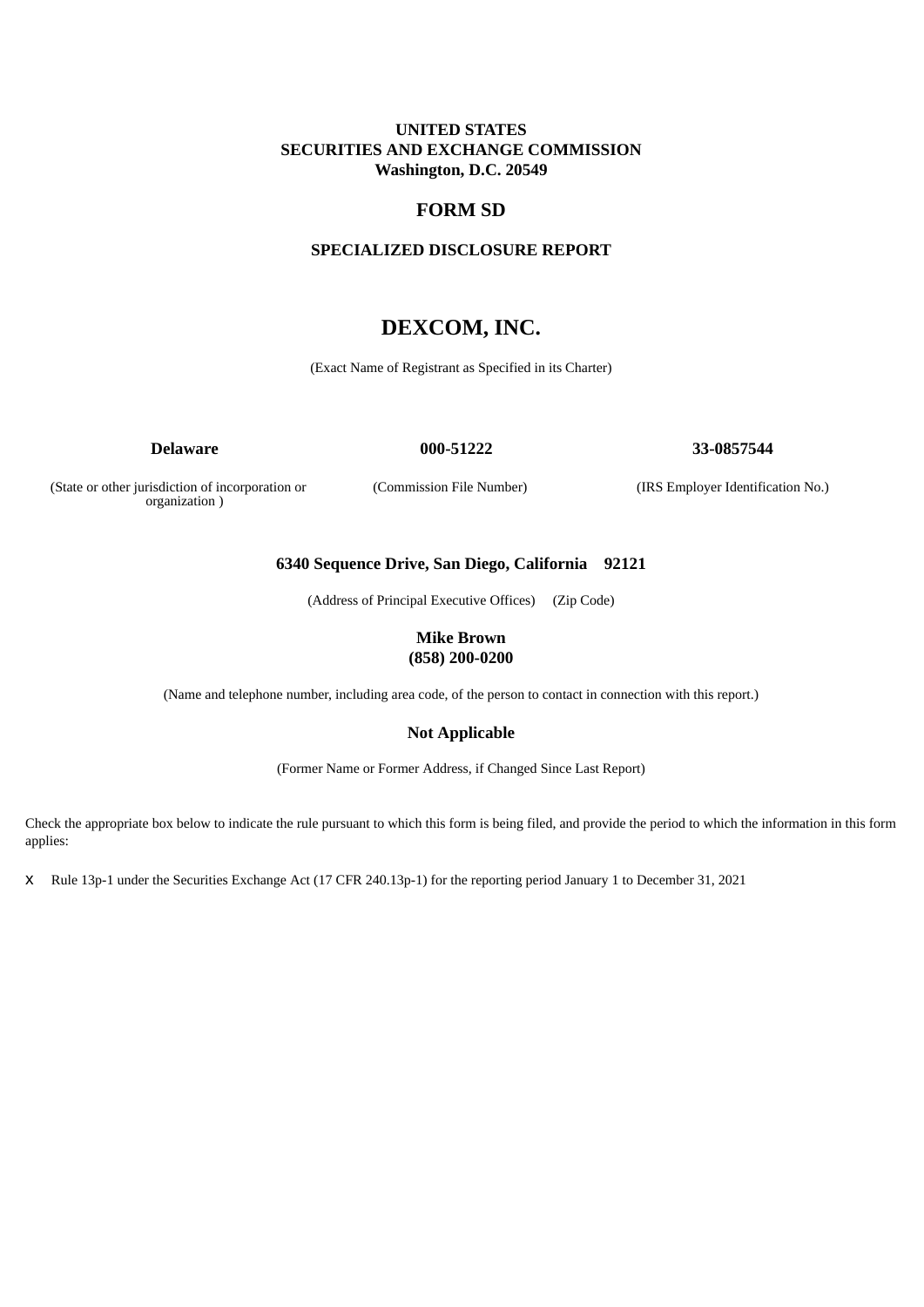## **Item 1.01. Conflict Minerals Disclosure and Report.**

## **Conflict Minerals Disclosure**

A copy of the Conflict Minerals Report of DexCom, Inc. ("Dexcom") for the reporting period January 1 to December 31, 2021 is filed as Exhibit 1.01 to this specialized disclosure report on Form SD and is also available at Dexcom's website at https://investors.dexcom.com/sec-filings.

## **Item 1.02. Exhibit.**

Dexcom has filed, as an exhibit to this Form SD, a Conflict Minerals Report as required by Item 1.01 of this Form.

## **Item 3.01. Exhibits.**

| Exhibit<br><b>Number</b> | <b>Description of Document</b>                                                                 |  |
|--------------------------|------------------------------------------------------------------------------------------------|--|
| 1.01                     | DexCom, Inc. Conflict Minerals Report for the reporting period January 1 to December 31, 2021. |  |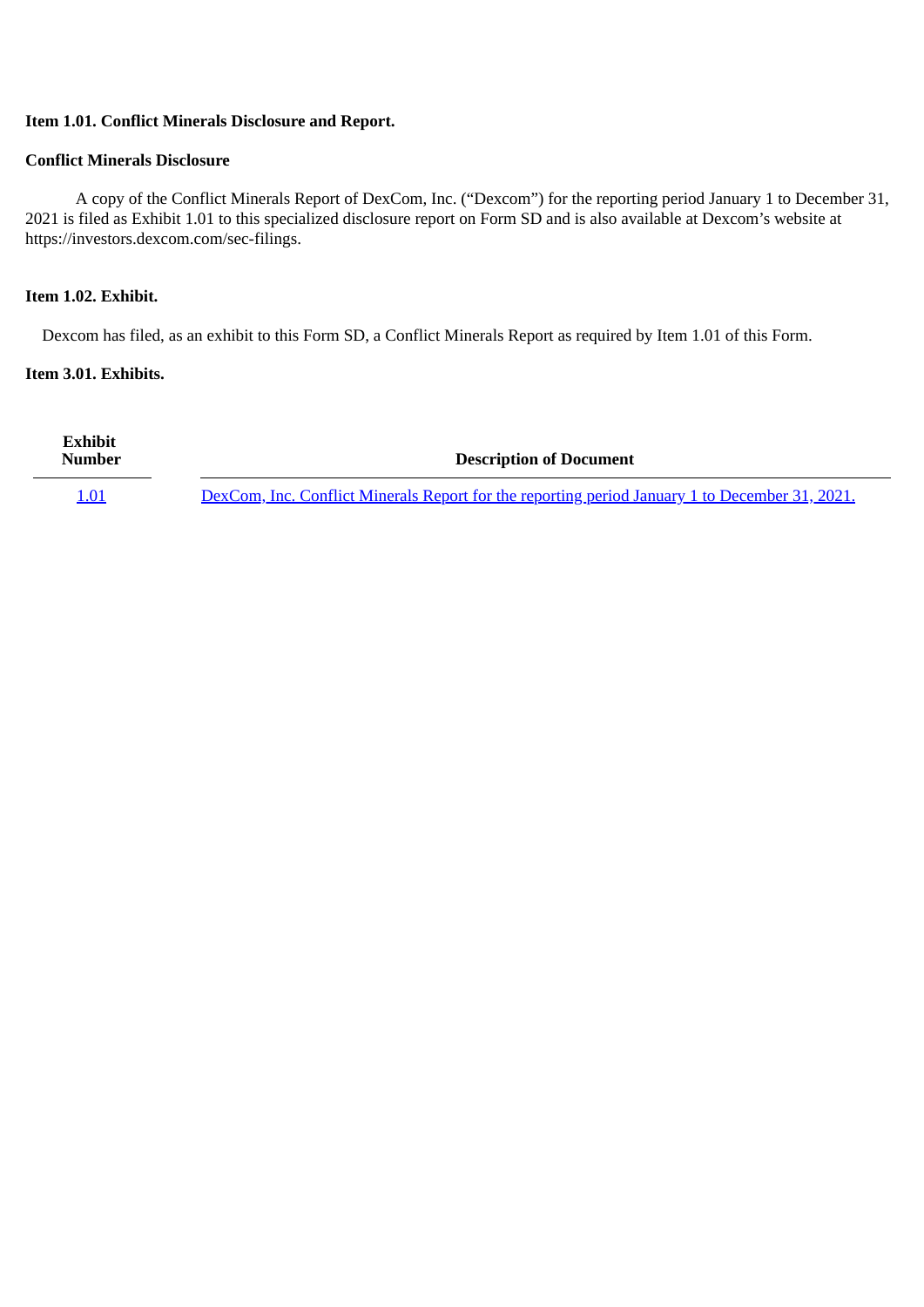## **SIGNATURES**

Pursuant to the requirements of the Securities Exchange Act of 1934, the registrant has duly caused this report to be signed on its behalf by the duly authorized undersigned.

# **DEXCOM, INC.**

Dated: May 31, 2022 By: */s/ Mike Brown* Name: Mike Brown<br>Title: Executive Vic Executive Vice President and Chief Legal Officer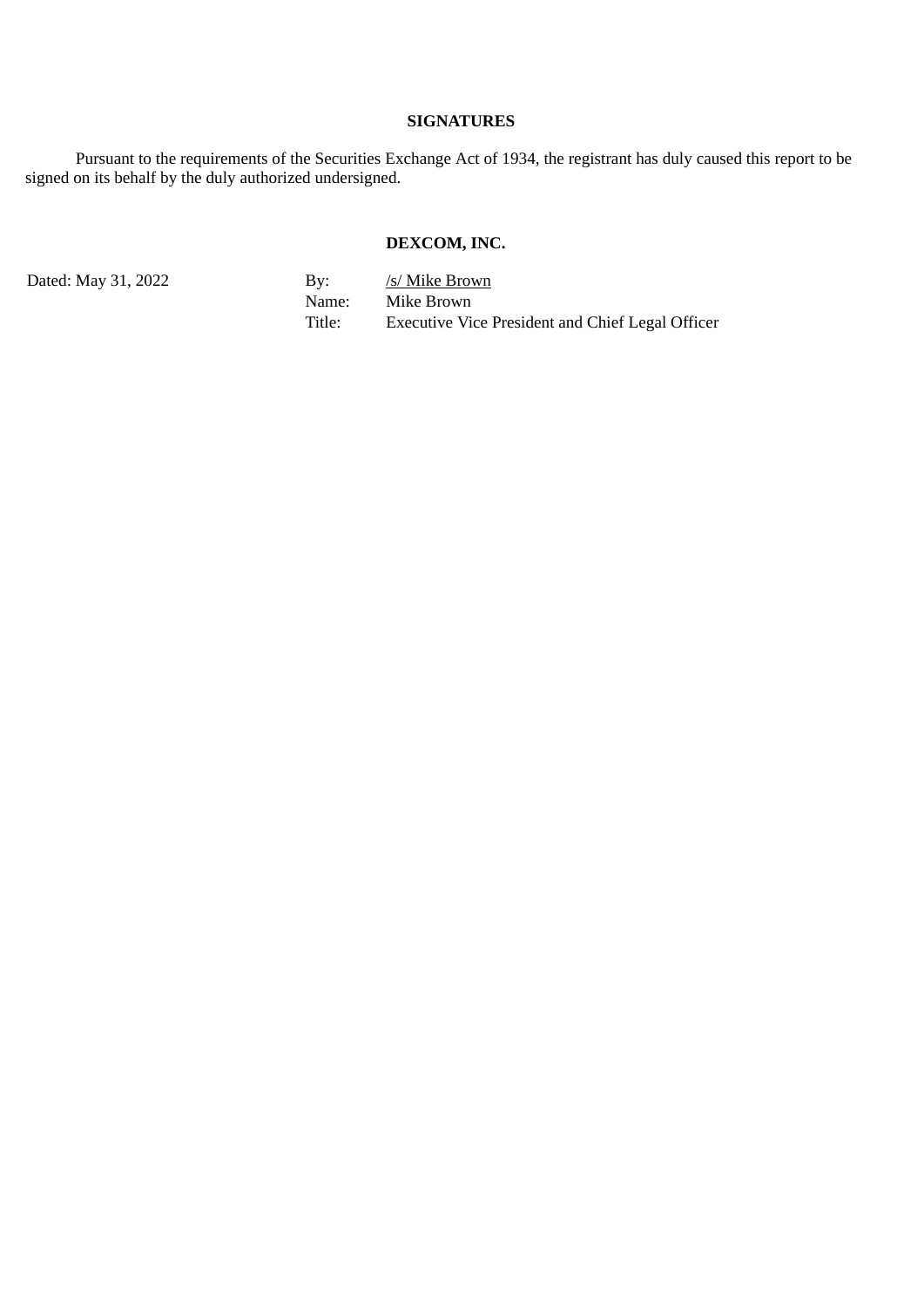## **DexCom, Inc. Conflict Minerals Report For the Reporting Period January 1 to December 31, 2021**

<span id="page-3-0"></span>This Conflict Minerals Report ("CMR") has been prepared by DexCom, Inc. (herein referred to, alternatively, as "Dexcom," "we," "our" and "us"). This CMR for the reporting period January 1 to December 31, 2021 is presented to comply with the final conflict minerals implementing rules ("Final Rules") promulgated by the Securities and Exchange Commission ("SEC"), as modified by guidance issued the SEC's Division of Corporation Finance on April 29, 2014 and the SEC order issued on May 2, 2014. The Final Rules were adopted by the SEC to implement reporting and disclosure requirements related to conflict minerals as directed by the Dodd-Frank Wall Street Reform and Consumer Protection Act of 2010 as codified in Section 13(p) of the Securities Exchange Act of 1934. The Final Rules impose certain reporting obligations on SEC registrants whose manufactured products contain conflict minerals that are necessary to the functionality or production of their products. "Conflict minerals" are currently defined by the SEC as cassiterite, columbite-tantalite (coltan), gold, wolframite, or their derivatives, which the SEC has currently limited to tin, tantalum, and tungsten.

To comply with the Final Rules, we conducted a reasonable country of origin inquiry ("RCOI") and due diligence on the origin, source and chain of custody of the conflict minerals that were necessary to the functionality or production of the products that we manufactured or contracted to manufacture to ascertain whether these conflict minerals originated in the Democratic Republic of the Congo or an adjoining country (collectively, "Covered Countries") and financed or benefited armed groups (as defined in Section 1, Item  $1.01(d)(2)$  of Form SD) in any of these countries.

Pursuant to guidance issued by the SEC's Division of Corporation Finance on April 29, 2014 and the SEC order issued May 2, 2014, Dexcom is not required to describe any of its products as "DRC conflict free" (as defined in Section 1, Item 1.01(d)(4) of Form SD), "DRC conflict undeterminable" (as defined in Section 1, Item 1.01(d)(5) of Form SD) or "having not been found to be 'DRC conflict free,'" and therefore makes no conclusion in this regard in the report presented herein. Furthermore, given that Dexcom has not voluntarily elected to describe any of its products as "DRC conflict free," an independent private sector audit of the report presented herein has not been conducted.

#### **I. Company Overview**

We are a medical device company primarily focused on the design, development and commercialization of continuous glucose monitoring, or CGM, systems for use by people with diabetes and by healthcare providers. We received approval from the United States Food and Drug Administration, or FDA, and commercialized our first product in 2006. We launched our latest generation system, the Dexcom G6<sup>®</sup> integrated Continuous Glucose Monitoring System, or G6, in 2018.

### **II. Product Overview**

### *Product Candidates*

#### *Dexcom G7®*

We are pursuing regulatory approvals for our next generation G7 CGM system. The G7 is designed with the goal of carrying forward many of the same features as our G6 CGM system and adding several new or improved features, including:

- **Reduced size**. A 60% reduction in size of the on-body wearable.
- **Fully disposable**. Sensor and transmitter combined into a single, disposable wearable.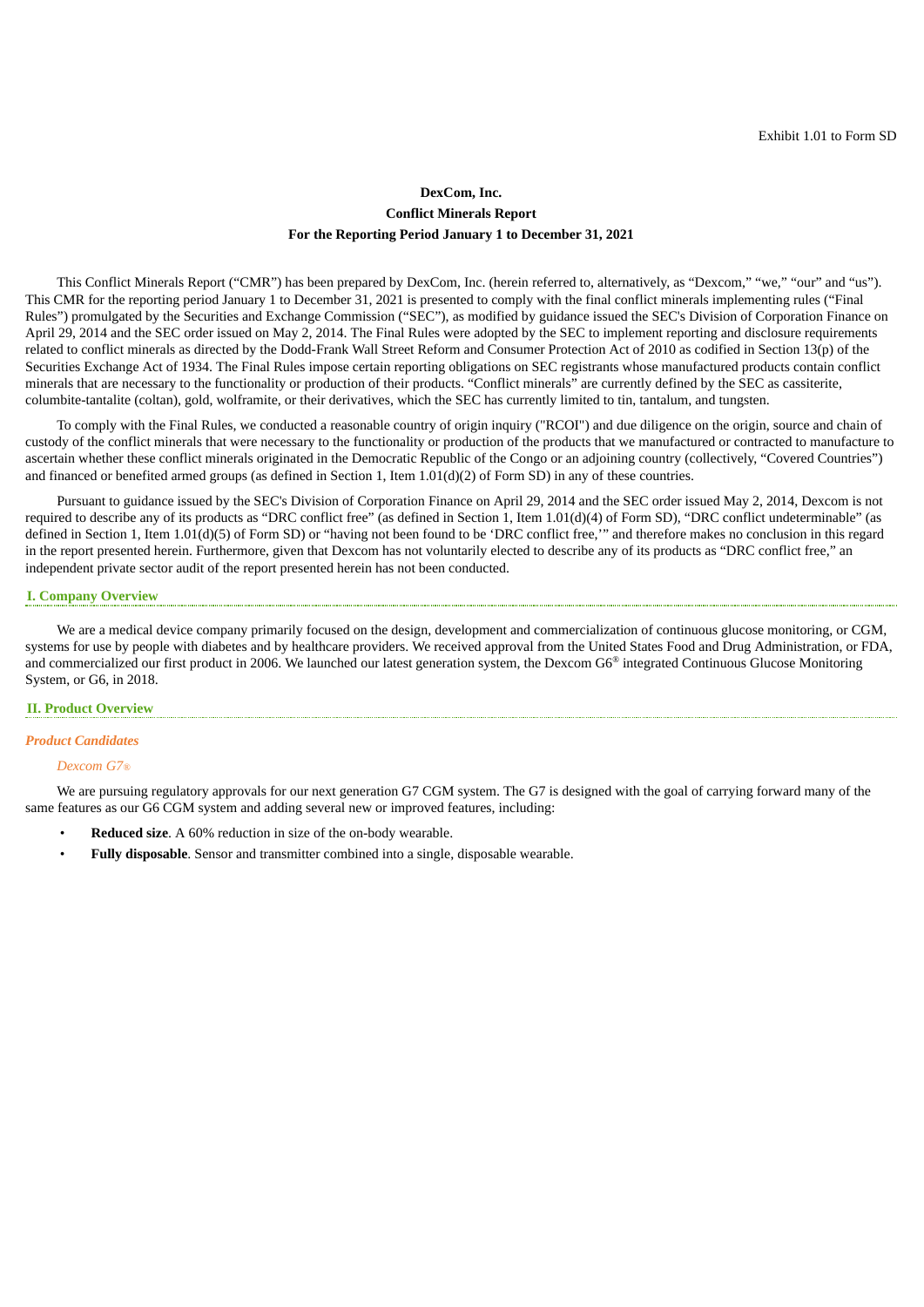- **Simple application**. New application process streamlines the number of steps required.
- **Faster warmup**. Warmup period expected to be reduced from the current two-hour warmup for G6.
- **Reduced packaging waste**. Significant reduction to the product packaging waste profile on a per unit basis.

### *Products*

#### *Dexcom G6 ®*

In March 2018, we obtained marketing authorization from the FDA for the G6 via the *de novo* process. The G6 was the first type of CGM system permitted by the FDA to be used as part of an integrated system with other compatible medical devices and electronic interfaces, which may include automated insulin dosing systems, insulin pumps, blood glucose meters or other electronic devices used for diabetes management. G6 and substantially equivalent devices of this generic type that may later receive marketing authorization are referred to as integrated continuous glucose monitoring systems, or iCGMs, and have been classified as Class II devices by the FDA. Along with this classification, the FDA established criteria, called special controls, which outline requirements for assuring CGM accuracy, reliability and clinical relevance, and which also describe the type of studies and data required to demonstrate acceptable CGM performance. The G6 is designed to allow our transmitter to run an algorithm to generate a glucose value and to communicate directly to a patient's compatible mobile device, including iPhone®, iPod touch®, iPad®, and certain Android® mobile devices. A patient's glucose data can also be displayed on wearable devices, like the Apple Watch® and Wear OS by Google devices. The G6 transmitter has a labeled useful life of three months. Data from the G6 can be integrated with Dexcom CLARITY®, our cloud-based reporting software, for personalized, easy-tounderstand analysis of trends that may improve diabetes management. In the United States, the G6 is covered by Medicare and Medicaid in the majority of states and by commercial insurers, subject to satisfaction of certain eligibility and coverage criteria for individuals with both Type 1 and Type 2 diabetes.

In June 2018, we received Conformité Européenne Marking, or CE Mark, approval for the G6, which allows us to market the system in the European Union and the countries in Asia and Latin America that recognize the CE Mark, as well as New Zealand, though certain countries may require compliance with certain local administrative requirements and/or additional marketing authorizations (for example, the inclusion of medical devices on the Australian Register of Therapeutic Goods in Australia).

In October 2019, we also received marketing authorization from the FDA for the Dexcom G6 Pro, or G6 Pro, which allows healthcare professionals to purchase the G6 for use with their patients. The G6 Pro has many of same features as the G6 and is intended for healthcare professionals to use with their patients ages two years and up. The G6 Pro may be used in a blinded or unblinded mode for up to 10 days.

For the G6, the sensor is inserted by the user and is intended to be used continuously for up to 10 days, after which it may be replaced with a new disposable sensor. Our transmitter is reusable until it reaches the end of its use life. Our receiver is also reusable. As we establish an installed base of customers using our products, we expect to generate an increasing portion of our revenues through recurring sales of our disposable sensors.

The G6 carries forward important features of prior generation Dexcom CGM systems:

- **Continuous glucose readings.** Automatically sends glucose readings to a Dexcom receiver or compatible mobile device every five minutes.
- **Mobile app and sharing.** Compatibility with mobile device applications allows for sharing glucose information with other people for added support and care coordination.
- **Customizable alarms and alerts.** Personalized alert schedule immediately warns the user of pending dangerous high and low blood sugars.

The G6 also has a number of new or improved features compared to our prior generation devices:

• **Finger stick elimination.** No finger sticks are needed for calibration or diabetes treatment decisions, consistent with the instructions for use.

 $\overline{2}$ 

• **Easy sensor application.** Complete redesign of the sensor applicator allows for one-touch, simple self-insertion.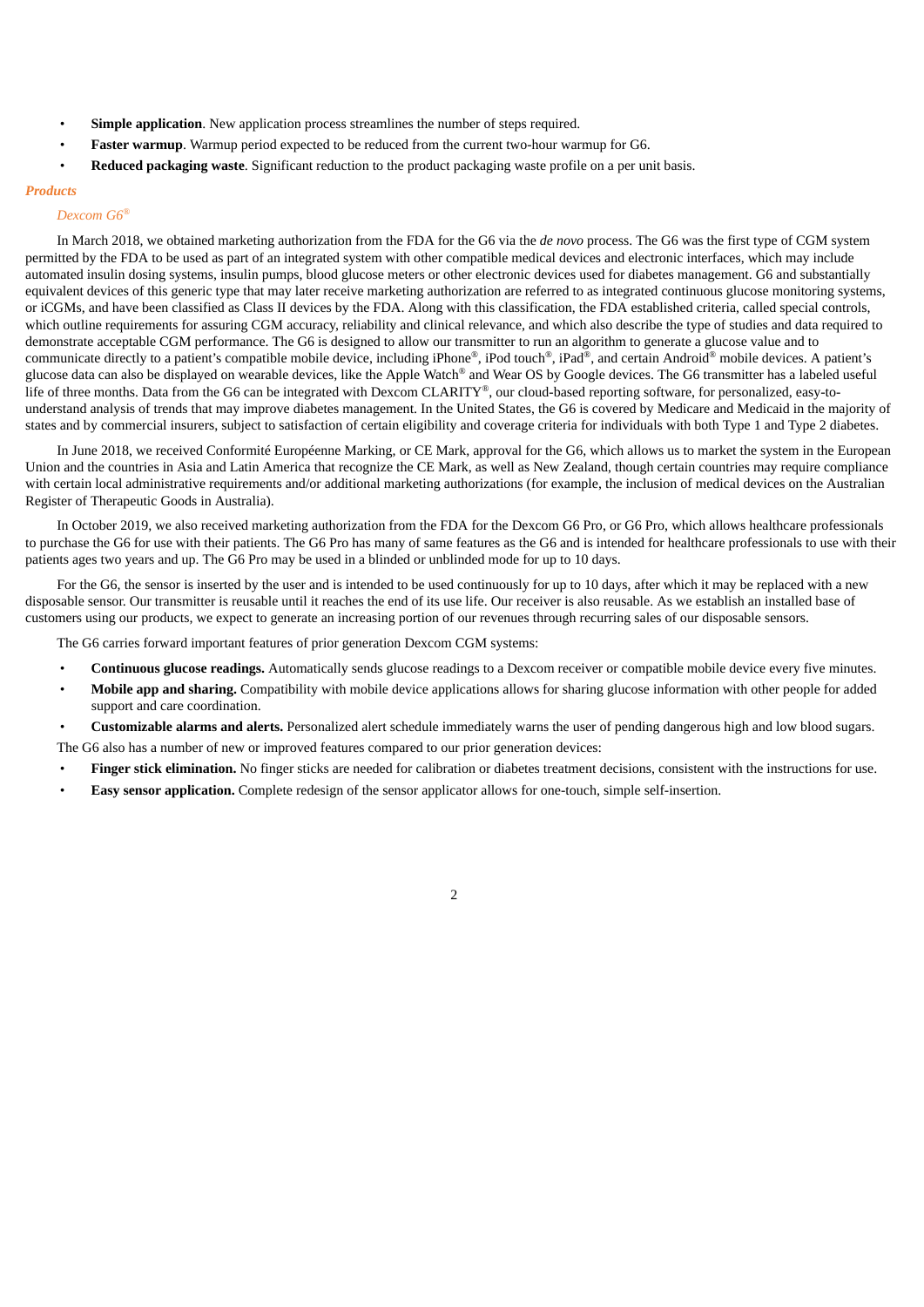- **Discreet and low profile.** A redesigned transmitter with a 28% lower profile than the previous generation Dexcom CGM system makes the device comfortable and easy to wear under clothing.
- **Medication blocking.** New feature allows for more accurate glucose readings without interference from common medications taken at typical indication doses, such as acetaminophen.
- **Predictive low alert.** New alert feature intended to predict hypoglycemia before it hits to help avoid dangerous low blood sugar events.
- **Extended 10-day disposable sensor.** Up to 10-day sensor use allows for 43% longer wear than previous generation Dexcom CGM systems.

Other than the foregoing, the features of the G6 are generally consistent with our prior generation CGM systems in its technical capabilities and its indications. Since the G6 is classified by the FDA as a Class II device, it is subject to special controls and modifications of, or revisions to, the device may be made under the 510(k) process.

#### *Dexcom ONE ®*

In July 2021, we obtained CE Mark approval for our new Dexcom ONE CGM system, or Dexcom ONE, which we have launched in four countries: Bulgaria, Estonia, Latvia and Lithuania. Dexcom ONE consists of three main components: a Dexcom ONE sensor, a Dexcom ONE transmitter, and a Dexcom ONE app as the display device for users with a compatible mobile device. Dexcom ONE carries many of the same features as the G6, and is indicated for persons, including pregnant women, ages 2 years and older. Like our other CGM systems, Dexcom ONE is designed to replace finger stick blood glucose testing for diabetes treatment decisions.

### **III. Manufacturing**

We currently manufacture our products at our headquarters in San Diego, California and at our manufacturing facility in Mesa, Arizona. We manufacture our current CGM systems with certain components supplied by outside vendors and other components that we manufacture internally. Key components that we manufacture internally include our wire-based sensors. The remaining components and assemblies are purchased from outside vendors. We then assemble, test, package and ship the finished systems, which may include a reusable transmitter, a receiver and disposable sensors.

We purchase certain components and materials used in manufacturing from single sources due to quality considerations, costs or constraints resulting from regulatory or other requirements. As of December 31, 2021, those single sources include suppliers of application-specific integrated circuits used in our transmitters, seals used for the applicator and certain polymers used to synthesize polymeric membranes for our sensors.

### **IV. Conflict Minerals Analysis and Reasonable Country of Origin Inquiry**

Based upon a review of our products and our Reasonable Country of Origin Inquiry ("RCOI"), we have concluded that:

- our products contain conflict minerals that are necessary to the production or functionality of such products; and
- we are unable to determine whether the conflict minerals present in our products originate in the Covered Countries.

We are therefore required by the Final Rules to file with the SEC a Form SD and a Conflict Minerals Report as an exhibit thereto.

#### **V. Design of Due Diligence Measures**

Dexcom designed its due diligence with respect to the source and chain of custody of the conflict minerals contained in its products based on the fivestep framework set forth in the Third Edition of the Organisation for Economic Co-operation and Development's Due Diligence Guidance for Responsible Supply Chains of Minerals from Conflict-Affected and High-Risk Areas and the supplements thereto (the "OECD Guidance").

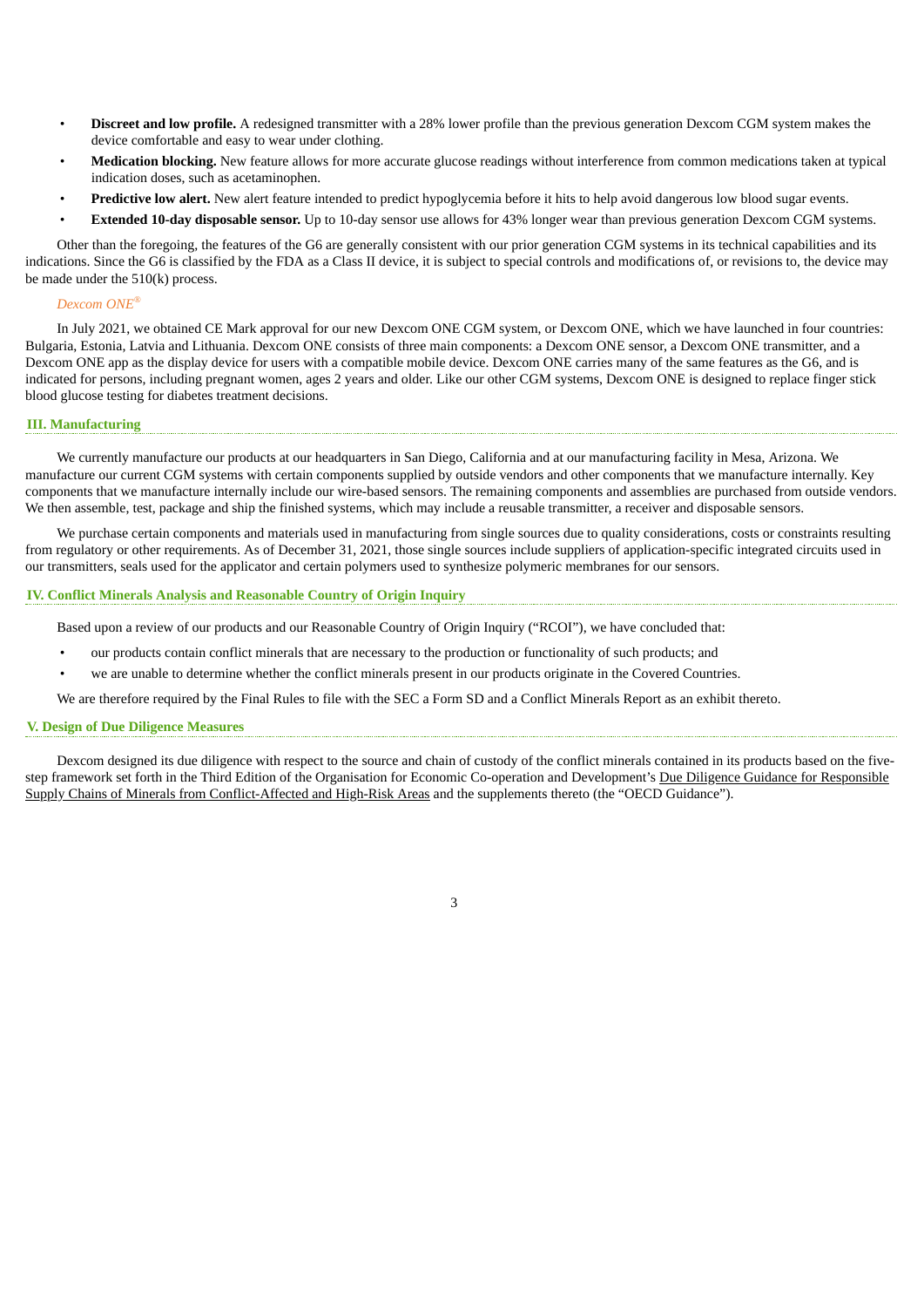#### **VI. Due Diligence Measures Performed by DexCom**

Dexcom performed the following due diligence measures in accordance with the OECD Guidance and the Final Rules:

### **OECD Guidance Step #1: Establish Strong Company Management Systems**

- Dexcom maintains a Conflict Minerals Policy (the "Conflict Minerals Policy") that sets forth (i) its commitment to complying with the Final Rules, (ii) its expectations of its suppliers regarding supporting Dexcom's compliance activities, and (iii) its policies and practices with respect to the engagement of suppliers and the implementation of risk mitigation measures. The Conflict Minerals Policy can be found on our website at https://investors.dexcom.com/corporate-governance.
- The implementation of Dexcom's RCOI and the conducting of due diligence on the source and chain of custody of Dexcom's necessary conflict minerals are managed by Dexcom's supply chain, finance and legal departments. The Audit Committee (the "Audit Committee") of our Board of Directors (the "Board") exercises oversight and review with respect to these processes. To the extent that red flags or other issues are identified in the supplier data acquisition or engagement processes, these issues and red flags will be addressed first by the responsible individuals within the supply chain, finance and legal departments and then subsequently reported to and reviewed by the Audit Committee at regularly scheduled meetings of the Audit Committee on at least an annual basis.
- The supply chain, finance and legal staff responsible for conflict minerals compliance (i) have received training regarding conflict minerals compliance and (ii) are required to be familiar with Dexcom's Conflict Minerals Policy and with Dexcom's conflict minerals-related processes and procedures.
- Records of material conflict minerals-related documentation are maintained electronically by Dexcom for a period of five (5) years from the date of creation.
- Dexcom's existing suppliers have been provided with a copy of the Conflict Minerals Policy, and new suppliers will be provided with a copy of the Conflict Minerals Policy as part of Dexcom's standard supplier onboarding process. In addition, Dexcom's form manufacturing agreement contains a conflict minerals compliance provision (the "Conflict Minerals Contractual Provision") requesting that suppliers (i) comply with the Conflict Minerals Policy and (ii) cooperate with Dexcom in providing the information required by the CMRT (as defined below). Dexcom will request that the Conflict Minerals Contractual Provision be incorporated into (i) new manufacturing agreements and (ii) existing manufacturing agreements when such agreements are negotiated for renewal.
- Interested parties can report improper activities in violation of the Conflict Minerals Policy or the Conflict Minerals Rules via email at investorrelations@dexcom.com. This email address is published on Dexcom's website at https://investors.dexcom.com. All reported activities will be reviewed by the appropriate individuals within the supply chain, finance and legal departments.

#### **OECD Guidance Step #2: Identify and Assess Risk in the Supply Chain**

- Dexcom requests that its suppliers, identified as a result of Dexcom's RCOI process, complete in full the Responsible Minerals Initiative's ("RMI") Conflict Minerals Reporting Template (the "CMRT"). The CMRT is used to provide Dexcom with information regarding those suppliers' practices with respect to the sourcing of conflict minerals to enable it to comply with its requirements under the Final Rules.
- Dexcom's supply chain, finance and legal departments manage the collection of information reported on the CMRT by its suppliers.
- Dexcom utilizes a series of escalating responses to address the failure of a supplier to provide the information required by the CMRT.

#### **OECD Guidance Step #3: Design and Implement a Strategy to Respond to Identified Risks**

• If, on the basis of red flags that are identified as a result of either (i) the supplier data acquisition or engagement processes or (ii) the receipt of information from other sources, Dexcom determines that

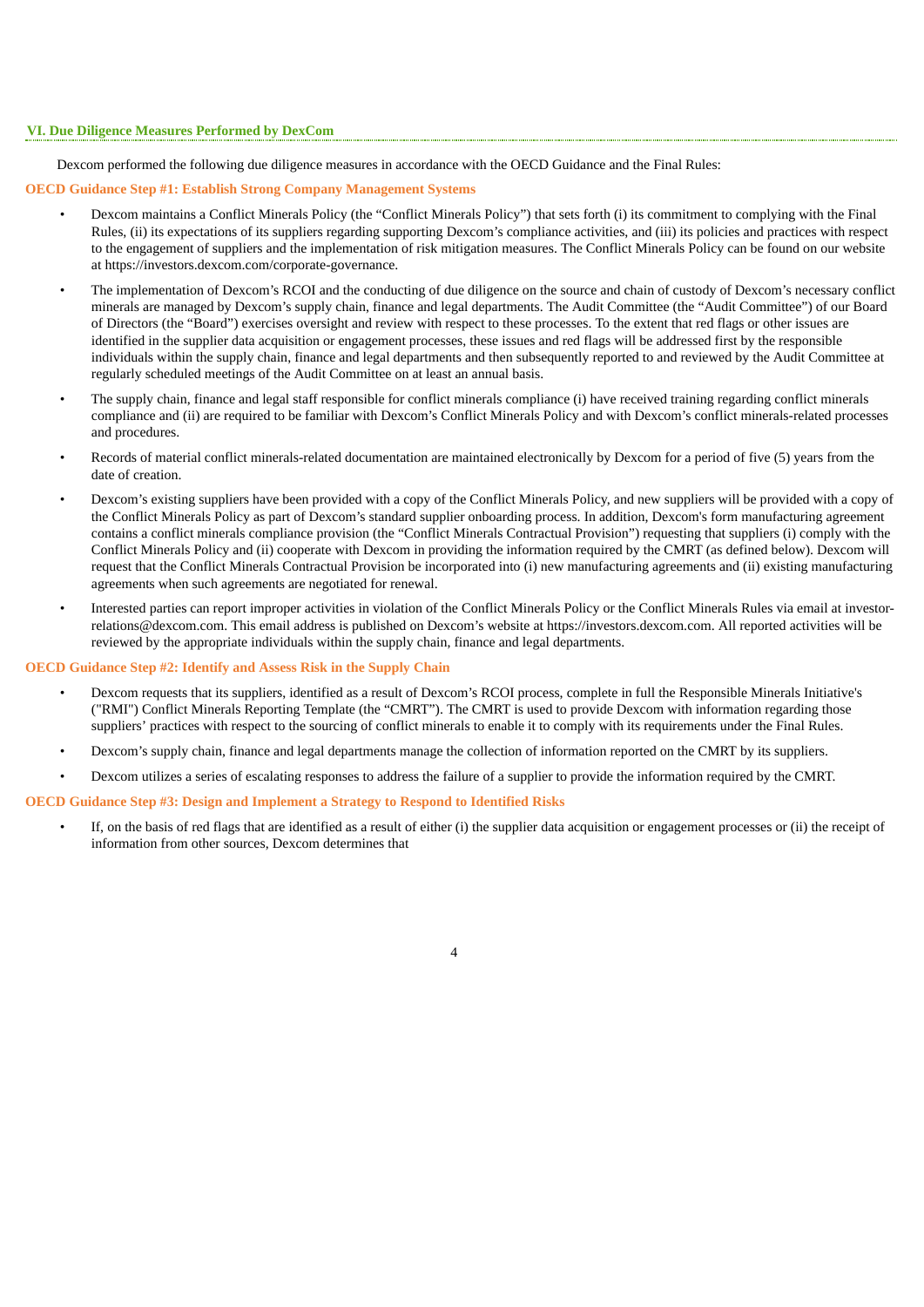there is a reasonable risk that a supplier is sourcing conflict minerals that are directly or indirectly financing or benefiting armed groups, Dexcom will enforce the Conflict Minerals Policy and the Conflict Minerals Contractual Provision binding such supplier (if any) by means of a series of escalations.

• Such escalations may range from prompt engagement with the supplier to resolve the sourcing issue, to requiring such supplier to implement a risk management plan (which plan may involve, as appropriate, remedial action up to and including disengagement from upstream suppliers), to disengagement by Dexcom from the applicable supplier.

#### OECD Guidance Step #4: Carry Out Independent Third-Party Audit of Supply Chain Due Diligence at Identified Points in the Supply Chain

Given that we do not have a direct relationship with the smelters and refiners that process the conflict minerals that are present in our products, we rely on the RMI to conduct third-party audits of smelters and refiners.

#### **OECD Guidance Step #5: Report on Supply Chain Due Diligence**

As required by the Final Rules, we have filed a Form SD and a Conflict Minerals Report as an exhibit thereto for the 2021 reporting year. The Form SD and Conflict Minerals Report are also available on our website at https://investors.dexcom.com/sec-filings.

### **VII. Smelters and Refiners Identified**

We identified 129 suppliers who fell within the scope of our RCOI based on the type of component or part being supplied and the likelihood that the component or part contained a conflict mineral. We sent the CMRT to those 129 suppliers and received responses from 108 of them. Dexcom's suppliers identified the names of approximately 347 smelters and refiners from which they source conflict minerals that appear on the RMI's Smelter Reference List (the "Smelter Reference List"), and of those smelters and refiners, approximately 236, or approximately 68%, have successfully completed an assessment against the applicable RMI Responsible Minerals Assurance Process ("RMAP") standard or an equivalent cross-recognized standard. With respect to those smelters and refiners appearing on the Smelter Reference List that have not successfully completed an assessment against the applicable RMAP standard or an equivalent cross-recognized assessment (the "Non-Conformant Smelters and Refiners"), although we were not able to determine the mines or locations of origin of the conflict minerals sourced from such smelters and refiners, attached as Addendum A to this CMR is a list of the country locations of such smelters and refiners as reported by our suppliers, grouped according to the specific conflict mineral processed by such smelters and refiners.

#### **VIII. Steps to Mitigate Risk**

Dexcom intends to take the following steps to mitigate the risk that its necessary conflict minerals benefit armed groups:

- Continue to engage with suppliers to obtain complete CMRTs;
- Encourage the development of supplier capabilities to perform conflict-minerals related due diligence; and
- Provide ongoing training regarding emerging best practices and other relevant topics to supply chain, finance and legal staff responsible for conflict minerals compliance.

#### FORWARD-LOOKING STATEMENTS

Statements relating to due diligence improvements and certain other statements herein are forward-looking in nature and are based on Dexcom's management's current expectations or beliefs. These forward-looking statements are not purely historical and reflect Dexcom's or its management's intentions, beliefs, expectations and strategies for the future. These forward-looking statements fall within the meaning of the federal securities laws that relate to future events. In some cases, you can identify forward-looking statements by terminology such as "may," "will," "expect," "plan," "anticipate," "believe," "estimate," "intend," "potential" or "continue" or the negative of these terms or other comparable terminology. Forward-looking statements are made as of the date of this report, deal with

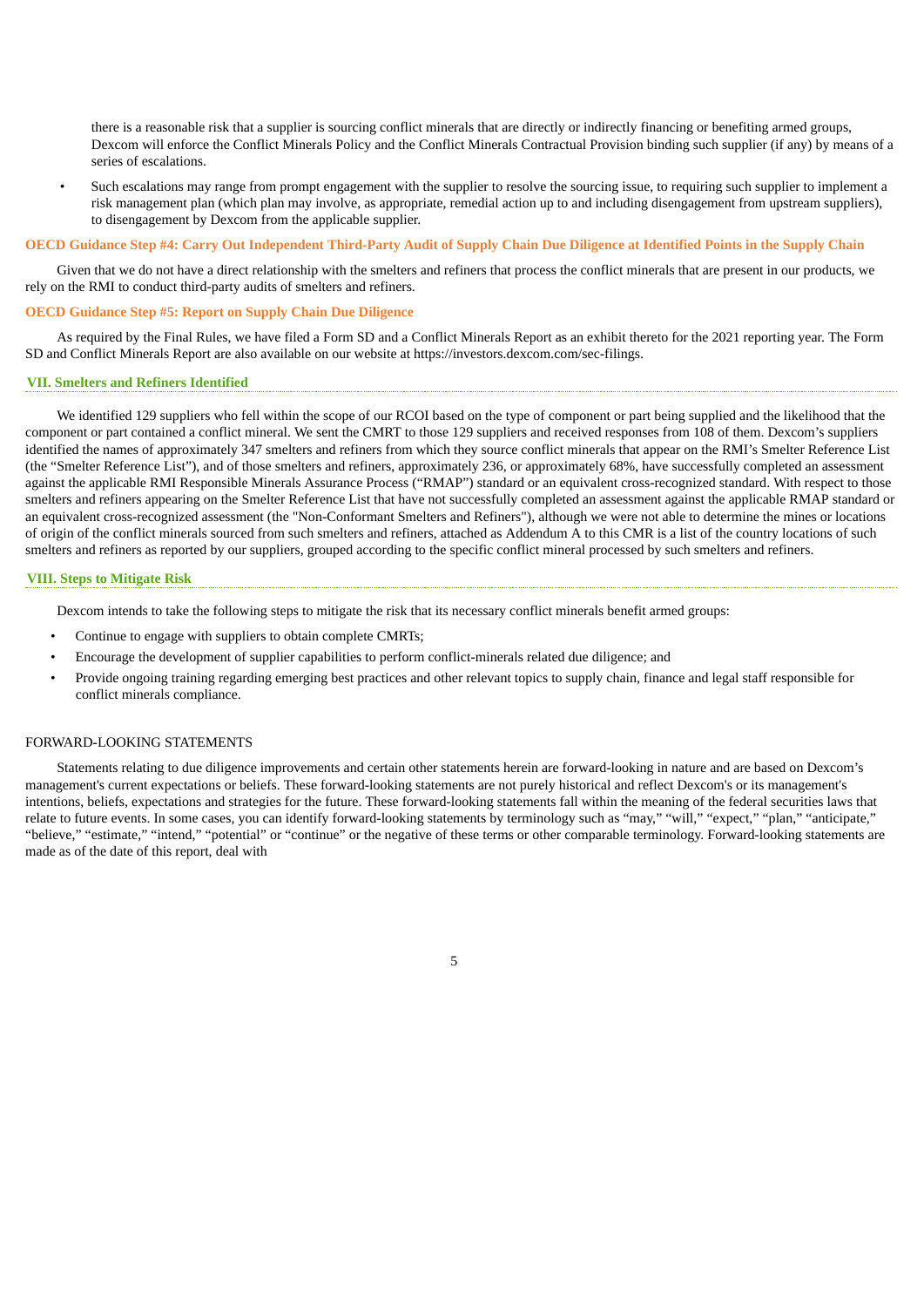future events, are subject to various risks and uncertainties, and actual results could differ materially from those anticipated in those forward-looking statements. The risks and uncertainties that could cause actual results to differ materially are more fully described under "Risk Factors" in our periodic reports filed with the SEC, including without limitation our quarterly report on Form 10-Q for the quarterly period ended March 31, 2022, as filed with the SEC on April 28, 2022. We assume no obligation to update any of the forward-looking statements after the date of this report or to conform these forwardlooking statements to actual results.

### DOCUMENTS INCORPORATED BY REFERENCE

Unless otherwise stated herein, any documents, third party materials or references to websites (including Dexcom's) are not incorporated by reference in, or considered to be a part of this CMR, unless expressly incorporated by reference herein.

6